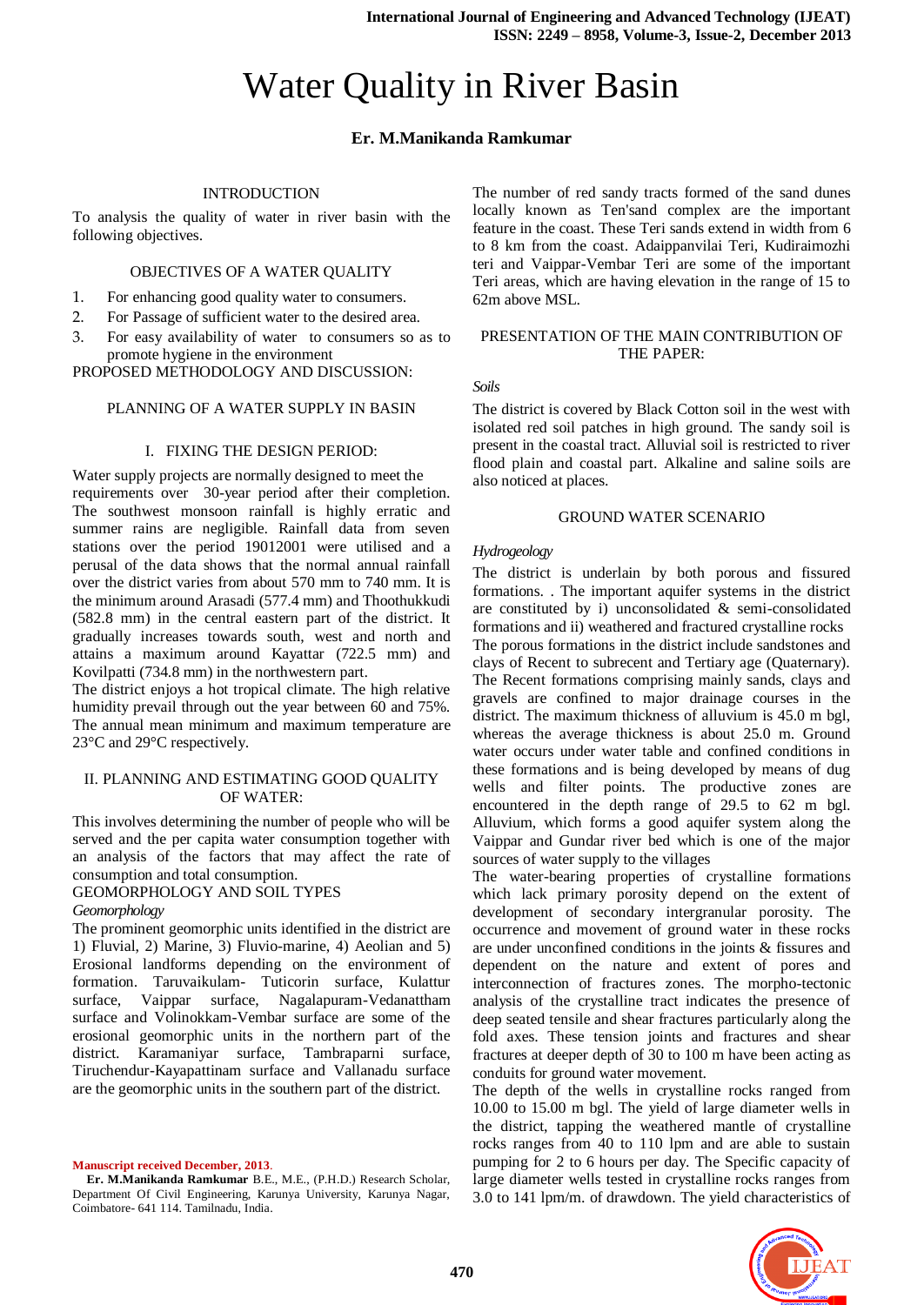wells vary considerably depending on the topographic setup, lithology and nature of weathering.

The depth of wells drilled in crystalline rocks ranged from 26 to 200 m bgl various state agencies mainly for domestic purposes and the yield wells ranged from 10 to 250 lpm. The yield of successful bore wells drilled down to a depth of 750 m bgl during the ground water exploration programme of Central Ground Water Board ranged from 3 to 10 lpm. The aquifer and well parameters of the wells show wide variation, both in crystalline and sedimentary formations.

The depth to water level in the district varied between 1.20 - 12.12 m bgl during pre-monsoon (May 2006) and varied between 0.33 - 9.24 m bgl during post monsoon (Jan 2007). The seasonal fluctuation shows a rise in water level, which ranges from 0.20 to 8.41 m bgl. The piezometric head varied between 2.40 to 11.00 bgl during pre monsoon (May 2006) and 0.33 to 9.24 m bgl during post monsoon (Jan 2007).

#### EXPERIMENTAL RESULTS:

#### *Long Term Fluctuation (1998-2007)*

The long term water level fluctuation for the period 1998- 2007 indicates rise in water level in the area 0.0153 - 2.8106 m/year and fall in water level ranging between 0.0123 - 0.3996 m/year.

*Aquifer Parameter*

| Formation                        | Transmissivity<br>$(m^2/day)$ | Storativity Specific | (%)     | Yield |
|----------------------------------|-------------------------------|----------------------|---------|-------|
| Weathered<br><b>Crystallines</b> |                               |                      | $< 2\%$ |       |

| Formation    | Transmissivity | Storativity              | Specific Yield          |
|--------------|----------------|--------------------------|-------------------------|
|              | $(m^2/day)$    |                          | $\frac{\gamma}{\gamma}$ |
| Fractured    | $7 - 135$      | $1.32 \times 10^{-3}$ to |                         |
| crystallines |                | $1.88 \times 10^{-3}$    |                         |
| Porous       | 20-610         |                          | $1 - 8\%$               |
| Formation    |                |                          |                         |

#### *Ground Water Resources*

The ground water resources have been computed jointly by Central Ground Water .

The chemical characteristics of ground water in the phreatic zone in the concerned district has been studied using the analytical data of ground water samples collected during May 2006 from Network Hydrograph Stations of Central Ground Water Board. The study of quality of ground water in deeper aquifers in the district has been attempted using the data collected from exploratory bore/tube wells constructed in the district.

Ground water in phreatic aquifers in district, in general, is colourless, odourless and slightly alkaline. The specific electrical conductance of ground water in phreatic zone (in Micro Seimens at  $25^{\circ}$  C) was in the range of  $280|iS/cm$  to 12020|iS/cm in the district and major parts are having multiplayer aquifer system. Hence the water quality varies with respect to depth of taping.

It is observed that the 50 percent samples of ground water is suitable for drinking and domestic uses but depth of the well should be properly designed, depending on the multilayer aquifer system.

With regard to irrigation suitability based on specific electrical conductance and Sodium Adsorption Ratio (SAR), it is observed that ground water in the phreatic zone may cause high to very high salinity hazard and medium to high alkali hazard when used for irrigation. Proper soil management strategies are to be adopted in the major part of the district while using ground water for irrigation.

#### *Status of Ground Water Development*

The estimation of groundwater resources for the district has categorized the blocks as given below.Over Exploited - 7 Critical - 1 Semi Crtical – 2 Safe - 2

The shallow alluvial aquifers along Vaippar and Gundar rivers serve as an important source of drinking water irrigation development for Thoothukkudi district. Dug wells are the most common ground water abstraction structures used for irrigation in the district. The yield of dug wells range from <50 to 200 m3/day in weathered crystalline rocks, 20 to 100 m3/day in Tertiary formations and up to 400 m3/day in Recent alluvial formations along major drainage courses.

#### GROUNDWATER MANAGEMENT STRATEGY

#### *Groundwater Development*

In view of the comparatively high level of ground water development in the major part of the district and the quality problems due to lithogenic and anthropogenic factors, it is necessary to exercise caution while planning further development of available ground water resources in the district.

The yields of dug wells in crystalline and Tertiary formations are improved at favorable locations by construction of extension bores which are 20 to 40m. deep. In recent years, a large number of bore wells have also been drilled by farmers for irrigation purposes.

The development of ground water for irrigation in the district is mainly through dug wells tapping the weathered residuum or recent alluvial deposits. Bore wells have also become popular as the source for irrigation in the district in recent years. Dug wells with extension bores wherever necessary is ideal for hard rock areas whereas large diameter dug wells with radials is suitable for alluvial areas. The map showing the development prospects for the district is shown in Plate VI.

#### *Variations in the rate of consumption*

In practice it can be seen that the rate oc consumption will vary depending upon the season or month, day and hour. These are termed as given here:

- 1. Seasonal or monthly variation
- 2. Daily variation
- 3. Hourly variation

Hourly variation for an average city is plotted m Fig.